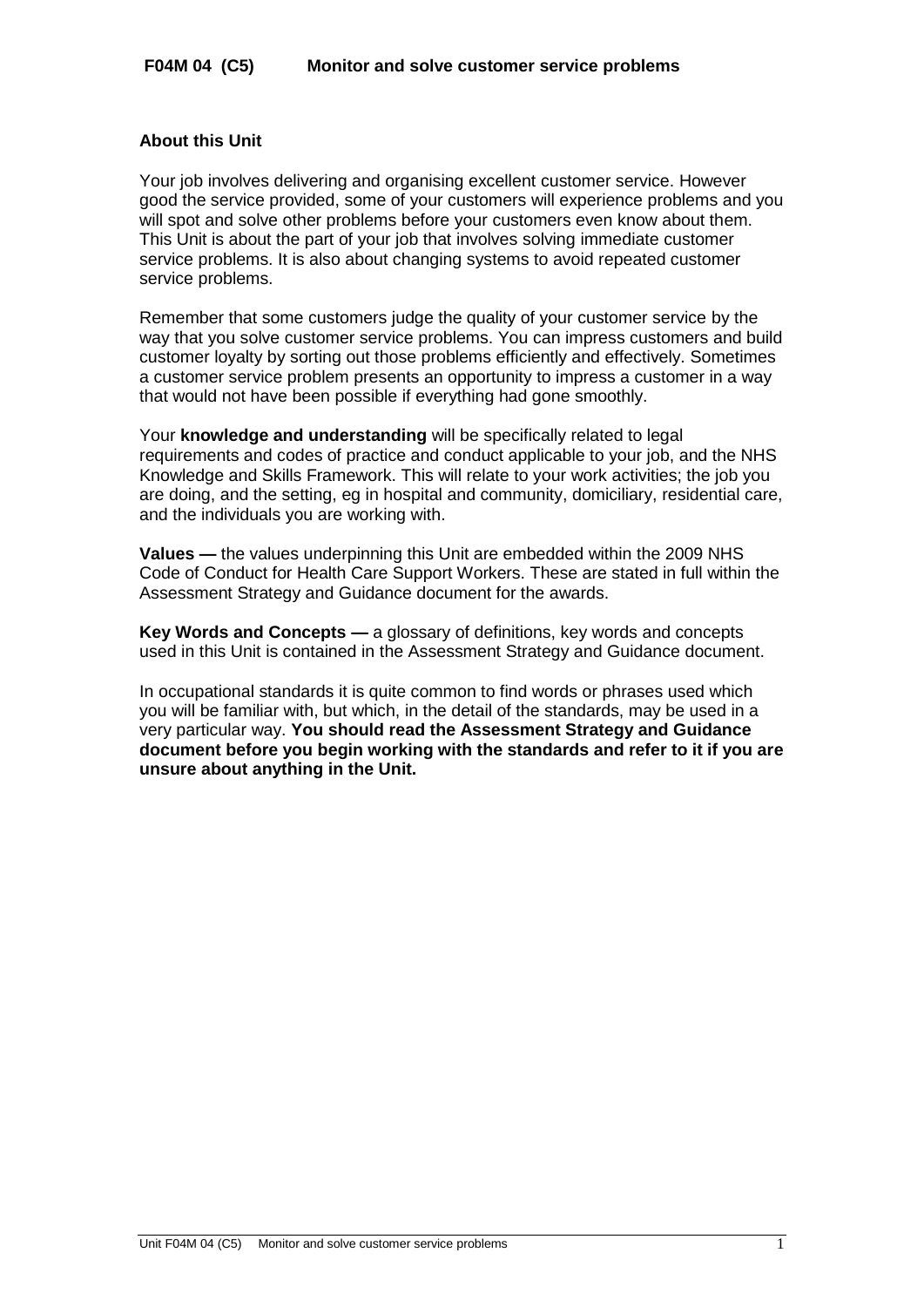#### **Specific Evidence Requirements for the Unit**

# **It is essential that you adhere to the Evidence Requirements for this Unit**

**SPECIFIC EVIDENCE REQUIREMENTS FOR THIS UNIT Simulation:**

|   | umaanum.                                                                                                                                                                                                                                                                                                |
|---|---------------------------------------------------------------------------------------------------------------------------------------------------------------------------------------------------------------------------------------------------------------------------------------------------------|
| ٠ | Simulation is <b>NOT</b> permitted for any part of this Unit.                                                                                                                                                                                                                                           |
| ٠ | The following forms of evidence ARE mandatory:                                                                                                                                                                                                                                                          |
| ٠ | Direct Observation: Your assessor or expert witness must observe you in real work<br>activities. Their confirmation of your practice will provide evidence for a significant<br>amount of the performance criteria in this Unit. For example, keep customers informed<br>of what action is being taken. |
| ٠ | <b>Professional discussion:</b> Describes your actions in a particular situation and reflect                                                                                                                                                                                                            |

on the reason(s) why you practice that way. **For example**, discuss with your assessor/expert witness how you solve a customer problem and what procedures you follow for customer service.

### **Competence of performance and knowledge could also be demonstrated using a variety of evidence from the following:**

- **Reflective Account:** These are written pieces of work which allow you to reflect on the course of action you took in a specific situation to identify any learning from the piece of work and to describe what you might do differently in the light of your new knowledge.
- **Questioning/professional discussion**: May be used to provide evidence of  $\blacklozenge$ knowledge, legislation, policies and procedures which cannot be fully evidenced through direct observation or reflective accounts. In addition your assessor/mentor or expert witness may also ask questions to clarify aspects of your practice.
- **Expert Witness**: A designated expert witness, eg a senior member of staff, may  $\blacklozenge$ provide a direct observation of your practice, or record a professional discussion they have held with you on a specific piece of practice.
- **Witness Testimony**: Can be a confirmation or authentication of the activities described  $\blacklozenge$ in your evidence which your assessor or mentor has not seen.
- **Products:** These can be any record that you would normally use within your normal  $\bullet$ role, eg you should not put confidential records in your portfolio; they can remain where they are normally stored and be checked by your assessor and internal verifier.
- **Prior Learning:** You may be able to use recorded prior learning from a course of  $\bullet$ training you have attended within the last two years. Discussion on the relevance of this should form part of your assessment plan for each Unit.
- **Simulation:** There may be times when you have to demonstrate you are competent in  $\ddot{\bullet}$ a situation that does not arise naturally through your work role, eg dealing with violent or abusive behaviour. The Evidence Requirements in each Unit provide specific guidance regarding the use of simulation.

### **GENERAL GUIDANCE**

- Prior to commencing this Unit you should agree and complete an assessment plan with  $\bullet$ your assessor which details the assessment methods you will be using, and the tasks you will be undertaking to demonstrate your competence.
- $\blacktriangle$ Evidence must be provided for ALL of the performance criteria, ALL of the knowledge.
- The evidence must reflect the policies and procedures of your workplace and be linked to current legislation, values and the principles of best practice within the Health Care sector. This will include the National Service Standards for your areas of work.
- All evidence must relate to your own work practice.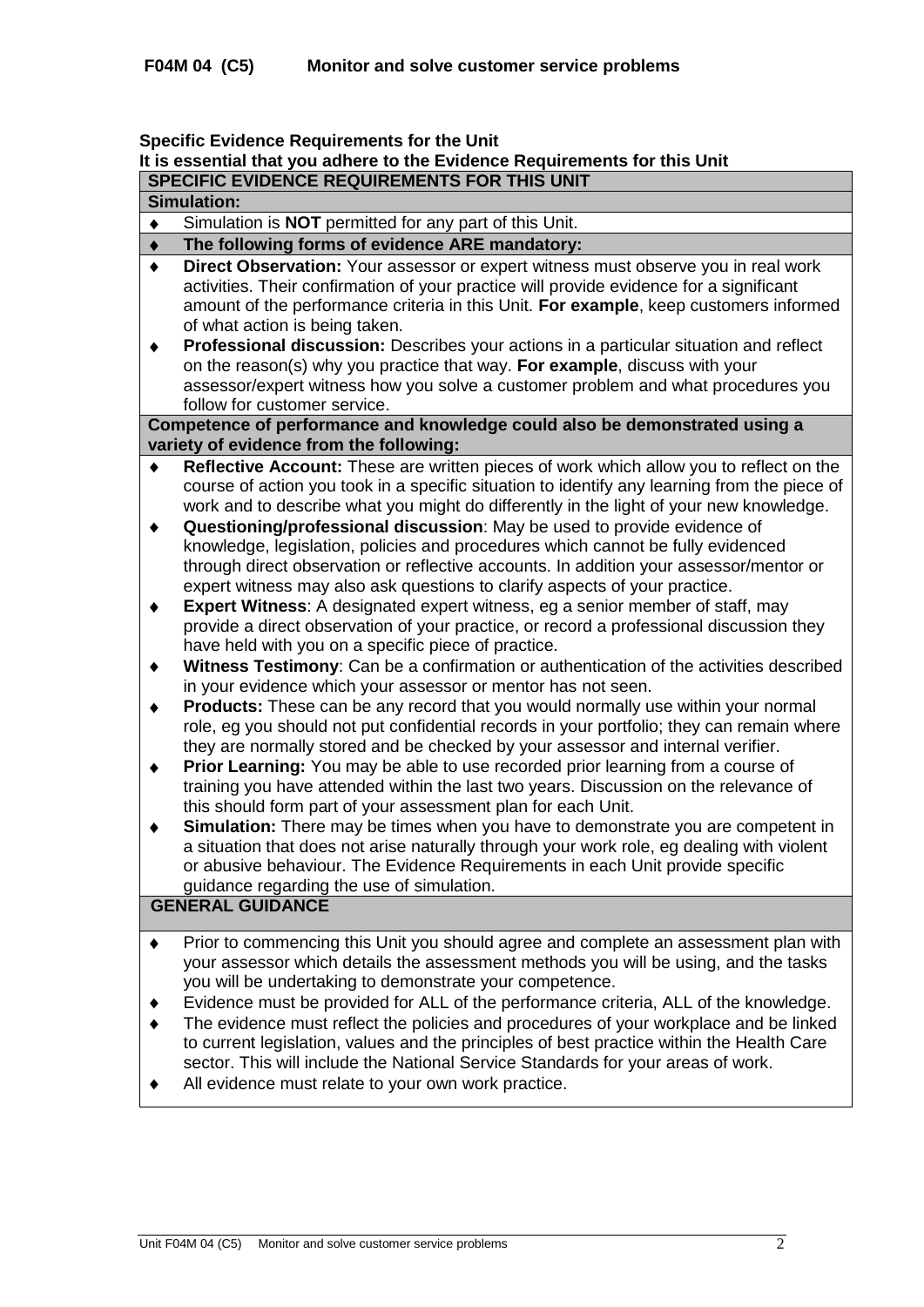## **F04M 04 (C5) Monitor and solve customer service problems**

### **KNOWLEDGE SPECIFICATION FOR THIS UNIT**

Competent practice is a combination of the application of skills and knowledge informed by values and ethics. This specification details the knowledge and understanding required to carry out competent practice in the performance described in this Unit.

When using this specification **it is important to read the knowledge requirements in relation to expectations and requirements of your job role**.

**You need to provide evidence for ALL knowledge points listed below. There are a variety of ways this can be achieved so it is essential that you read the 'knowledge evidence' section of the Assessment Guidance.**

| You need to show that you know, understand and can apply in<br>practice: |                                                                | <b>Enter</b><br><b>Evidence</b><br><b>Numbers</b> |
|--------------------------------------------------------------------------|----------------------------------------------------------------|---------------------------------------------------|
|                                                                          | Organisational procedures and systems for dealing with         |                                                   |
|                                                                          | customer service problems.                                     |                                                   |
| 2                                                                        | Organisational procedures and systems for identifying          |                                                   |
|                                                                          | repeated customer service problems.                            |                                                   |
| 3                                                                        | How the successful resolution of customer service problems     |                                                   |
|                                                                          | contributes to customer loyalty with the external customer and |                                                   |
|                                                                          | improved working relationships with service partners or        |                                                   |
|                                                                          | internal customers.                                            |                                                   |
| 4                                                                        | How to negotiate with and reassure customers while their       |                                                   |
|                                                                          | problems are being solved.                                     |                                                   |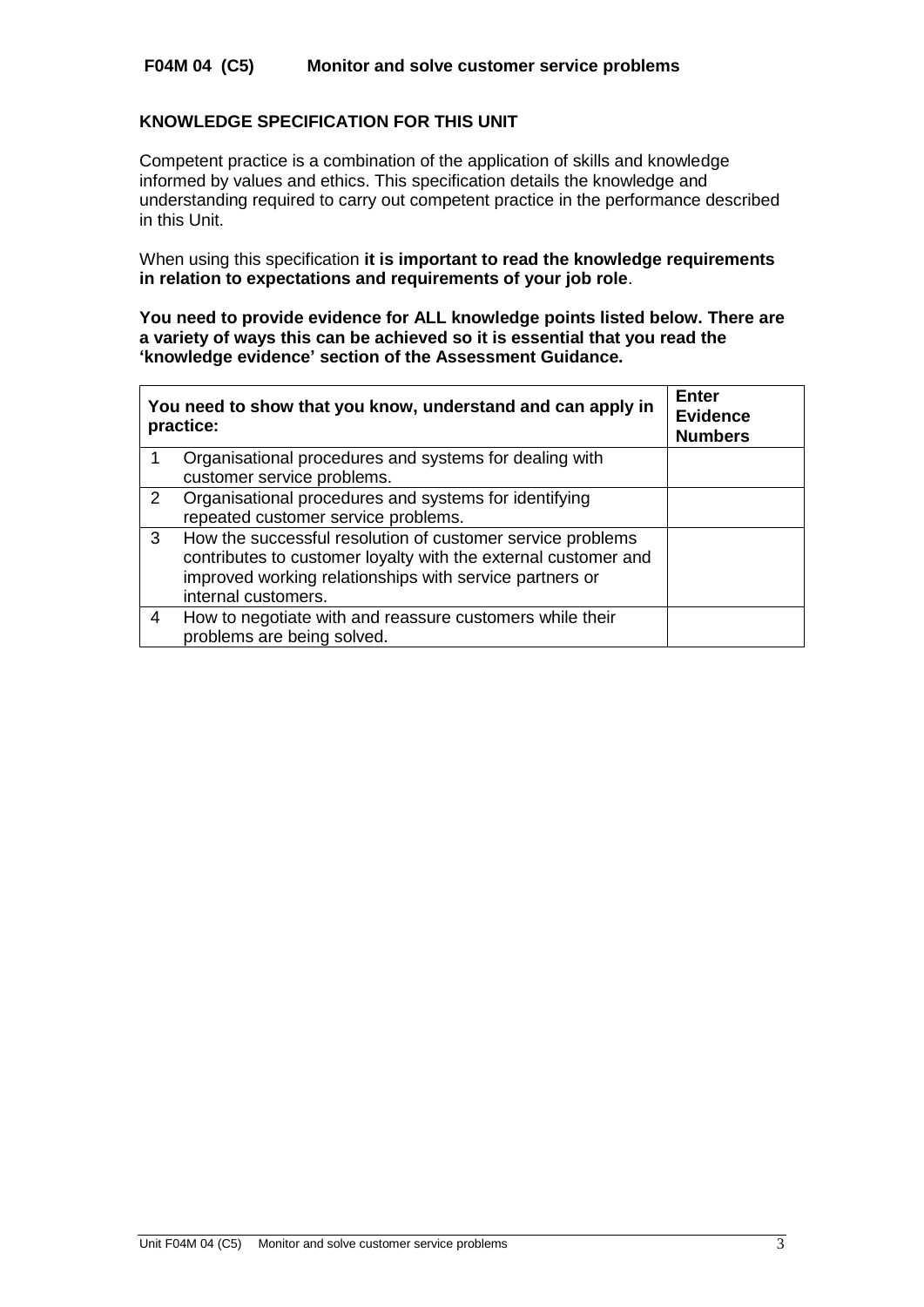| <b>Performance Criteria</b> |                                                                          | <b>DO</b> | <b>RA</b> | <b>EW</b> | Q | P | WТ | <b>PD</b> |
|-----------------------------|--------------------------------------------------------------------------|-----------|-----------|-----------|---|---|----|-----------|
|                             | Solve immediate customer service problems                                |           |           |           |   |   |    |           |
| $\mathbf 1$                 | Respond positively to customer service                                   |           |           |           |   |   |    |           |
|                             | problems following organisational                                        |           |           |           |   |   |    |           |
|                             | guidelines.                                                              |           |           |           |   |   |    |           |
| $\overline{2}$              | Solve customer service problems when                                     |           |           |           |   |   |    |           |
|                             | you have sufficient authority.                                           |           |           |           |   |   |    |           |
| 3                           | Work with others to solve customer                                       |           |           |           |   |   |    |           |
|                             | service problems.                                                        |           |           |           |   |   |    |           |
| $\overline{4}$              | Keep customers informed of the                                           |           |           |           |   |   |    |           |
|                             | actions being taken.                                                     |           |           |           |   |   |    |           |
| 5                           | Check with customers that they are                                       |           |           |           |   |   |    |           |
|                             | comfortable with the actions being                                       |           |           |           |   |   |    |           |
|                             | taken.                                                                   |           |           |           |   |   |    |           |
| 6                           | Solve problems with service systems                                      |           |           |           |   |   |    |           |
|                             | and procedures that might affect                                         |           |           |           |   |   |    |           |
|                             | customers before they become aware                                       |           |           |           |   |   |    |           |
|                             | of them.                                                                 |           |           |           |   |   |    |           |
| $\overline{7}$              | Inform managers and colleagues of the                                    |           |           |           |   |   |    |           |
|                             | steps taken to solve specific problems.                                  |           |           |           |   |   |    |           |
|                             | Identify repeated customer service problems and options for solving them |           |           |           |   |   |    |           |
| 8                           | Identify repeated customer service                                       |           |           |           |   |   |    |           |
| 9                           | problems.                                                                |           |           |           |   |   |    |           |
|                             | Identify the options for dealing with a                                  |           |           |           |   |   |    |           |
|                             | repeated customer service problem                                        |           |           |           |   |   |    |           |
|                             | and consider the advantages and                                          |           |           |           |   |   |    |           |
| 10                          | disadvantages of each option.<br>Work with others to select the best     |           |           |           |   |   |    |           |
|                             | option for solving a repeated customer                                   |           |           |           |   |   |    |           |
|                             | service problem, balancing customer                                      |           |           |           |   |   |    |           |
|                             | expectations with the needs of your                                      |           |           |           |   |   |    |           |
|                             | organisation.                                                            |           |           |           |   |   |    |           |
|                             | Take action to avoid the repetition of customer service problems         |           |           |           |   |   |    |           |
| 11                          | Obtain the approval of somebody with                                     |           |           |           |   |   |    |           |
|                             | sufficient authority to change                                           |           |           |           |   |   |    |           |
|                             | organisational guidelines in order to                                    |           |           |           |   |   |    |           |
|                             | reduce the chance of a problem being                                     |           |           |           |   |   |    |           |
|                             | repeated.                                                                |           |           |           |   |   |    |           |
|                             | 12 Action your agreed solution.                                          |           |           |           |   |   |    |           |
| 13                          | Keep your customers informed in a                                        |           |           |           |   |   |    |           |
|                             | positive and clear manner of steps                                       |           |           |           |   |   |    |           |
|                             | being taken to solve any service                                         |           |           |           |   |   |    |           |
|                             | problems.                                                                |           |           |           |   |   |    |           |
| 14                          | Monitor the changes you have made                                        |           |           |           |   |   |    |           |
|                             | and adjust them if appropriate.                                          |           |           |           |   |   |    |           |

*EW = Expert Witness P = Product (Work) WT = Witness Testimony PD* = *Professional Discussion*

*DO = Direct Observation RA = Reflective Account Q = Questions*